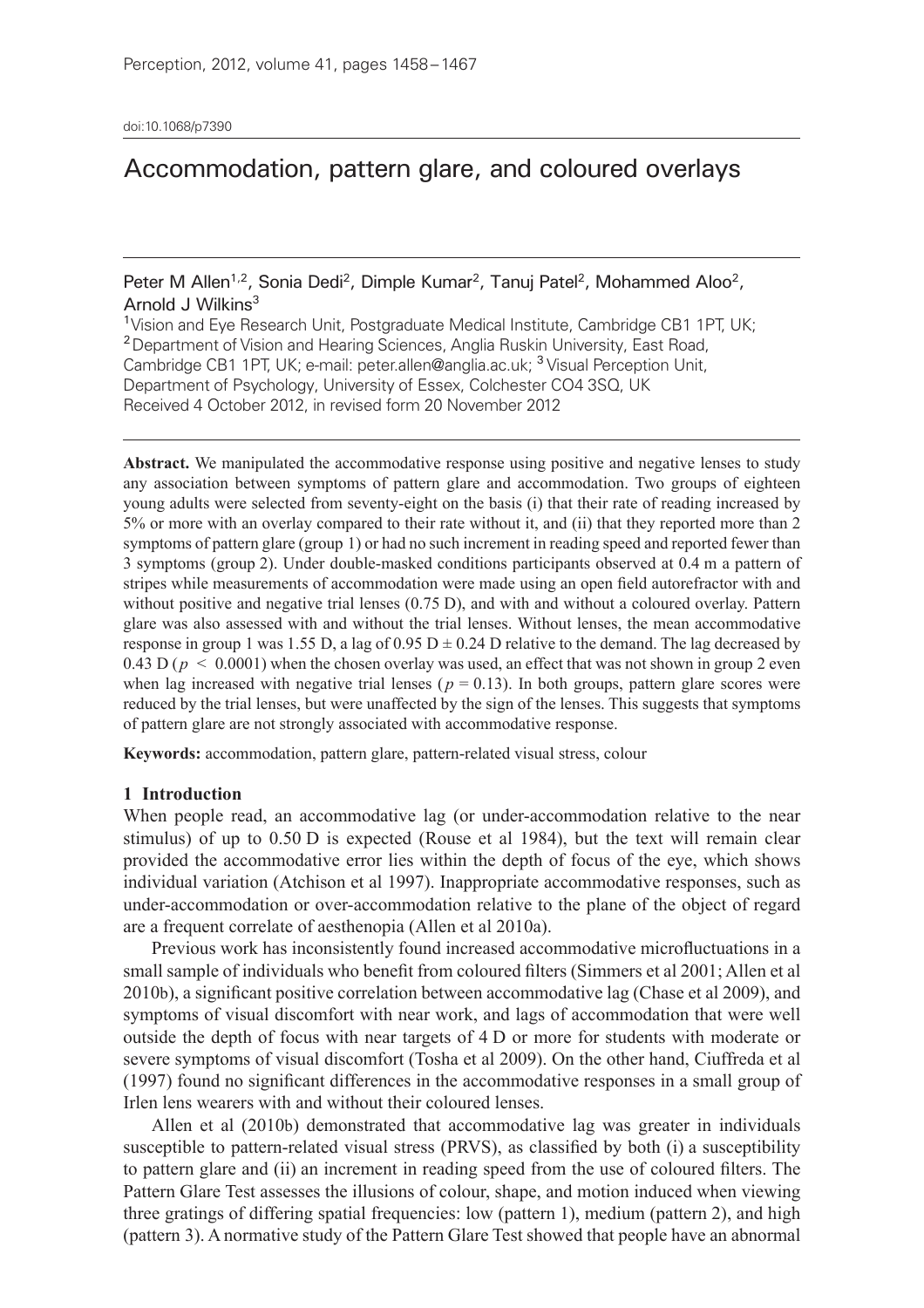degree of pattern glare if they achieve a score of *>*3 on the medium grating (spatial frequency of 3 cycles deg–1; Evans and Stevenson 2008).The illusions of colour, shape, and motion are thought to be at least partly neurological in origin and have been shown to relate to headaches in a variety of ways (Wilkins et al 1984; Nulty et al 1987; Harle et al 2006). Responses to the Pattern Glare Test predict the increase in reading speed with an overlay of chosen colour (Hollis and Allen 2006). A coloured background, similar in colour to that chosen by the participant to aid comfort when viewing text, reduced the lag of accommodation in the PRVS group but made no difference or increased the accommodative lag in the control groups. However, the PRVS group had a much greater lag of accommodation than the control groups even after the lag was reduced with the coloured background.

One interpretation of the above findings is that the use of a coloured filter resulted in a greater effort at accommodation (an increased voluntary accommodative response), perhaps as a result of greater comfort. The objectives of the current study were to manipulate the accommodative response optically with positive and negative trial lenses, and by manipulating accommodative demand assess any differences between groups with respect to the effort individuals are prepared to expend in reducing blur. The requirement for a greater voluntary accommodative response can be reduced by reducing accommodative demand with positive lenses. If the differences observed by Allen et al (2010b) were the result of an increased voluntary accommodative response, any effect of the coloured filter on accommodation should also be reduced. Moreover, the differences in accommodative lag between the PRVS group and controls without coloured filters were 0.39 D on average. It should therefore be instructive to investigate the effects of filters in a control group in which accommodative demand is increased with negative lenses with a possible associated increase in accommodative effort. The manipulation of accommodation also permits an evaluation of the effects of accommodative demand on pattern glare, which may in turn influence accommodative effort.

If any effect of coloured filters on accommodation is mediated by the blur that results from longitudinal chromatic aberration (Chase et al 2007), then a relationship between the chosen colour and the effects of trial lens should emerge.

# **2 Methods**

The participants were recruited, by advertisement, from the student population attending Anglia Ruskin University. All participants gave informed consent following a written and verbal explanation of the procedures involved. All procedures conformed to the tenets of the Declaration of Helsinki and were approved by the Anglia Ruskin University Ethics Committee.

## 2.1 *Session 1: Screening and classification for PRVS and control group participants*

Eighty young adults (forty-six females and thirty-four males aged between 18 and 26 years) attended an initial screening session to exclude any participants with migraine headache or aura, a history of epilepsy, a diagnosis of autism, and/or significant optometric and binocular vision anomalies. Symptoms described by persons suffering from PRVS such as headaches, blurring, and words moving on the page are non-specific and may also be caused by refractive error or binocular anomalies, and these were assessed. The inclusion criteria are shown in table 1. The instructions for the Mallett fixation disparity test were similar to those used by Karania and Evans (2006). They were: "Can you see the circle with the four red lines and the cross" and "are each of them lined up with the cross?" Binocular instability was not assessed in this study. Of the eighty, seventy-eight satisfied all inclusion criteria listed.

In addition to the above tests, all persons meeting the initial inclusion criteria had an objective assessment of their refractive error using a Nidek AR‑600A autorefractor (Allen et al 2003) and their susceptibility to PRVS was assessed using both (a) the Pattern Glare Test and (b) overlay assessment and administration of the Rate of Reading Test.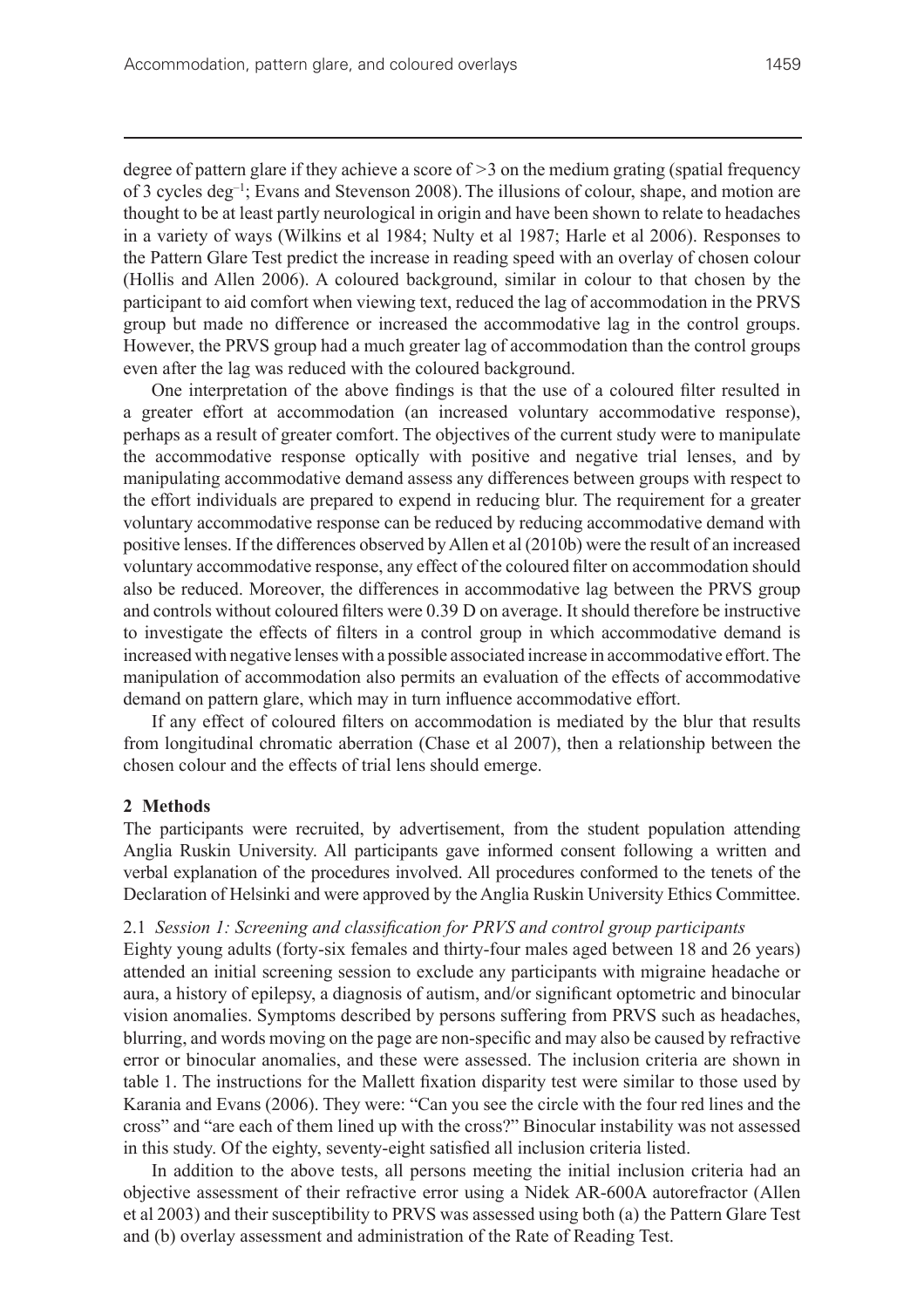## **Table 1.** Inclusion criteria.

| Visual acuity of at least 6/6 in each eye                                                          |
|----------------------------------------------------------------------------------------------------|
| Cover /uncover test of $\leq$ 5 $\Delta$ horizontal phoria and $\leq$ 0.5 $\Delta$ vertical phoria |
| No slip evidenced on fixation disparity (Mallett unit)                                             |
| No diplopia reported during the ocular motility test                                               |
| Near point of convergence (RAF rule) $\leq 10$ cm                                                  |
| Amplitude of accommodation (push up RAF rule) normal for age (greater than 10 D)                   |
| Stereo acuity (Titmus circles) of $\leq 80$ s of arc                                               |
| Normal red/green colour vision (Ishihara)                                                          |
| Astigmatism of $\leq$ 0.75 DC                                                                      |
|                                                                                                    |

(a) The desk surface was illuminated by the light from a compact fluorescent lamp (Osram Dulux S 11 W/865) with a correlated colour temperature of 6500 K. At a distance of 0.4 m, participants were shown pattern 2 of the Pattern Glare Test (Wilkins and Evans 2001)—a grating with square-wave luminance profile, Michelson contrast above 0.9, spatial frequency 2.3 cycles deg–1, circular in outline, radius 14.3 deg. They were asked a series of 14 questions regarding the perceptual distortions that they experienced whilst continually viewing the pattern, beginning "Looking into the centre of the grid that is in front of you .... do you see any of the following? Please answer each question with either yes/no." This was followed by the following list: "pain?; discomfort?; shadowy shapes amongst the lines?; shimmering of the lines?; flickering?; red?; green?; blue?; yellow?; blur?; bending of the lines?; nausea?; dizziness?; unease?". (Note that this list was used by Hollis and Allen (2006) and includes the following symptoms additional to those used by Evans and Stevenson (2008): pain?; discomfort?; red?; green?; blue?; yellow? (rather than just colour); nausea?; dizziness?; unease?) For every 'yes' answer given, one was added to the participant's score. This measure has been shown to be a significant predictor of whether a person will read more quickly with coloured overlays (Hollis and Allen 2006).

(b) Without knowledge of the results from the Pattern Glare Test above, measurements of reading speed with and without overlays were conducted by a second experimenter. The Intuitive Overlay system (i.O.O. Sales, London) was used. The Intuitive Overlays comprise a set of coloured overlays that have been designed to sample colours systematically and which are of an adequate size to be effective (Waldie and Wilkins 2004) and have a sufficient range of colours (Smith and Wilkins 2007). The set consists of 20 A5-sized overlays (2 sets of 10 different coloured overlays). Following the procedure recommended in the manual, all eighty participants chose from the Intuitive Overlays the colour of overlay that best improved the clarity and comfort of the text it covered (one of two passages of randomly ordered common words, arranged side by side). The procedures followed a forced choice procedure whereby each participant had to compare the two texts, one or both of which were covered by an overlay, and choose which text was more comfortable to view. Note that for the purposes of control, all participants were forced to make such a choice whether or not they reported a benefit from the overlay. Figure 1 shows the chromaticities of the overlays chosen by both groups.

The Rate of Reading Test (Wilkins et al 1996) was administered four times: first with, then without, then again without, and finally with their chosen overlay. The purpose of the ABBA design was to minimise practice effects. Most of the practice effects occur from the first to the second administration, and the design therefore biases any mean difference against a benefit. There is no evidence that individuals who read faster do so because they tolerate a greater number of errors (Wilkins et al 1996). An average rate of reading with and without the overlay was calculated, along with the percentage difference between the two conditions.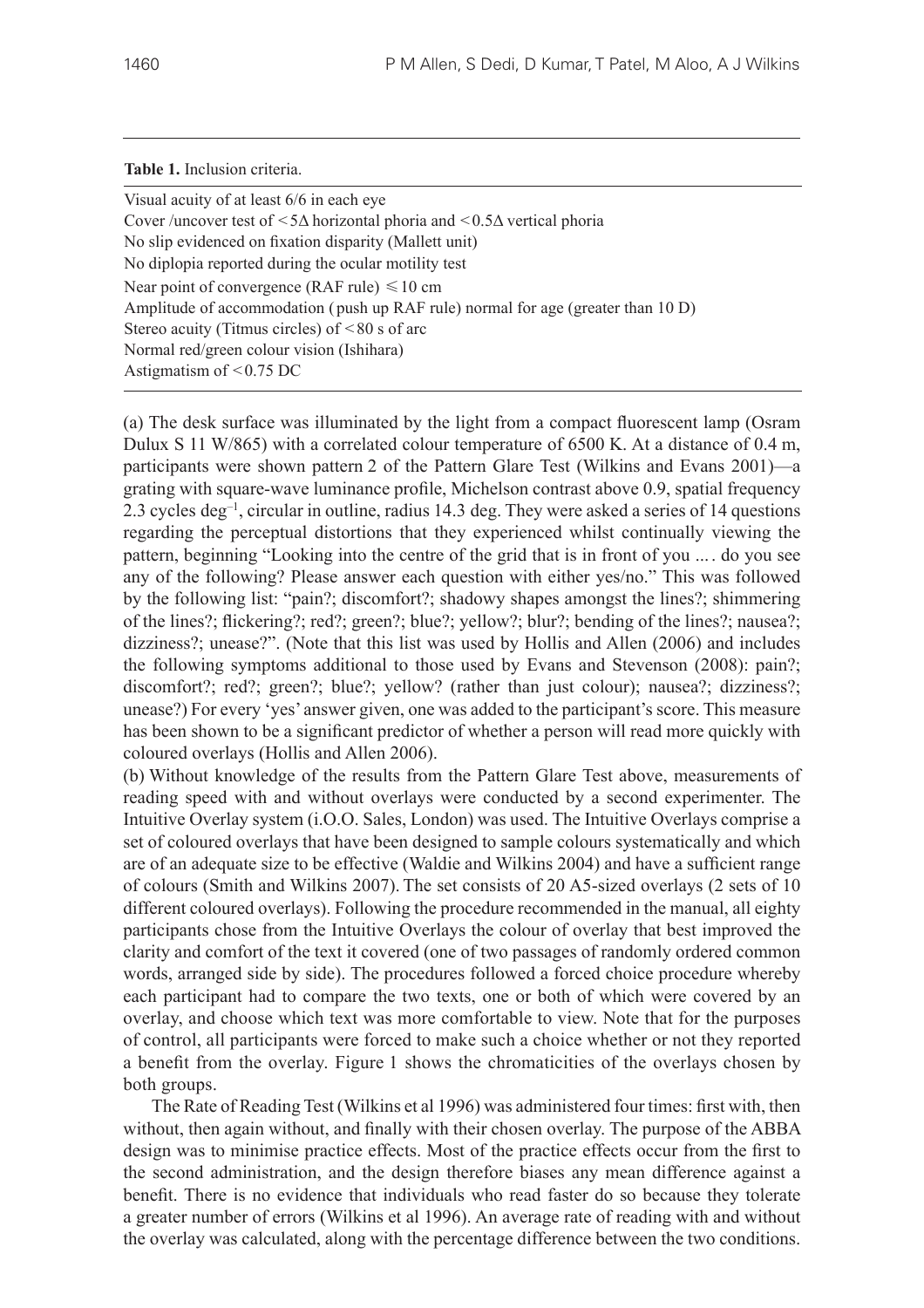

**Figure 1.** CIE 1976 uniform chromaticity scale diagrams showing the *u′v′* chromaticities of the light viewed by participants when observing the chosen coloured overlays through the optics of the autorefractor. The filled points indicate the chromaticities of overlays chosen by more than one participant. (a) PRVS participants; (b) control participants.

An improvement of more than 5% in reading speed on the Wilkins Rate of Reading Test with the chosen coloured overlay has been associated with clinical benefit as expressed by sustained voluntary use (Jeanes et al 1997).

In order to classify a participant as susceptible to PRVS both a pattern glare score of 3 or more and an improvement in reading speed of more than 5% with their chosen overlay was required, so as to sample the extremes of the susceptibility within the cohort of eighty participants. This resulted in eighteen participants being classified as susceptible to PRVS and eighteen matched participants in the control group with scores below criterion on both pattern glare and reading speed increment.

Although pattern glare scores and rate of reading scores correlated positively across the group ( $r = 0.67$ ;  $p < 0.001$ ), the selection procedure resulted in the exclusion of (i) nine participants with pattern scores of 3 or more whose rate of reading scores did not exceed the 5% criterion and (ii) sixteen participants whose rate of reading scores exceeded the 5% criterion but whose pattern glare score was less than 3.

The mean ages ( $\pm$ SD) for the PRVS and control groups were respectively 20.9 ( $\pm$ 2.4) years and 20.7  $(\pm 2.2)$  years. The mean spherical equivalent refractive error for the two groups was PRVS—RE –2.4 ( $\pm$ 2.8) D LE –2.3 ( $\pm$ 3.0) D; controls—RE –2.2 ( $\pm$ 3.1) D LE –2.3 ( $\pm$ 3.1) D. The near point of convergence values were similar: PRVS—6.0  $(\pm 1.5)$  cm; control—6.7  $(\pm 1.7)$  cm. In summary, the two groups, PRVS and control, were matched with respect to age, refractive error, and near point of convergence, and no participant had colour vision deficiency. Every participant had an amplitude of accommodation (measured subjectively with a RAF rule) greater than 10 D, so none was excluded on the basis of accommodative insufficiency. The groups differed in that the PRVS group was subject to pattern-related visual stress and read more quickly with an overlay of their chosen colour.

# 2.2 *Session 2: Measurements of accommodation and comfort under various conditions*

Two further experimenters conducted the investigations in session 2 without knowledge of the findings obtained in session 1, or the allocation of participants. The doublemasked design ensures that the relationships between the variables cannot be attributed to experimenter bias.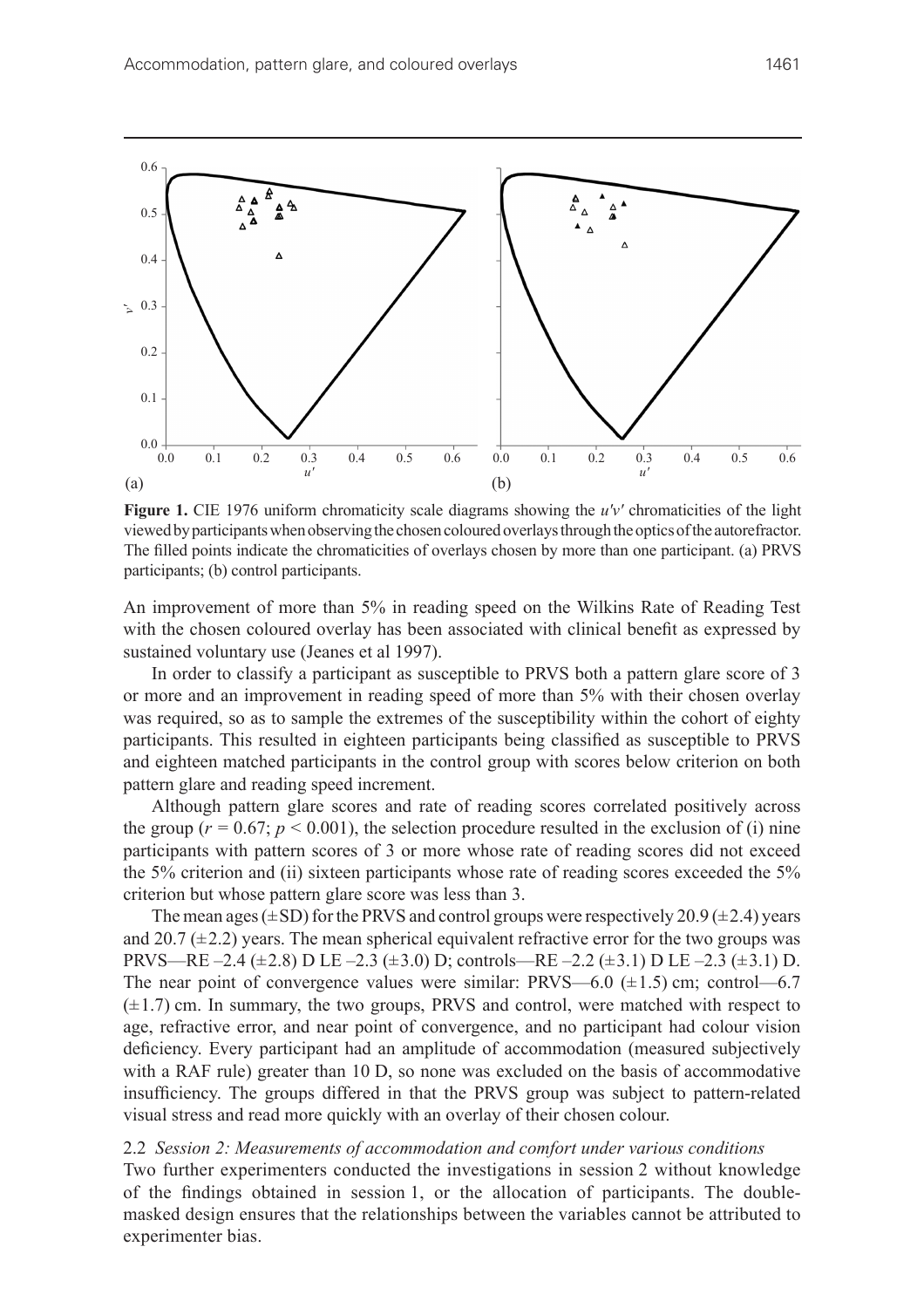# 2.3 *Assessment of accommodative response*

The accommodative response was measured with a Shin-Nippon SRW-5000 open field autorefractor. The autorefractor (Ajinomoto Trading, Tokyo, Japan) allows an objective measure of accommodative response while participants binocularly view in an unenclosed environment. Mallen et al (2001) showed the Shin-Nippon SRW-5000 autorefractor was highly correlated with subjective refraction and repeatable over the prescription range used during accommodation studies.

All participants were corrected using spherical contact lenses (1-day Acuvue Moist by Johnson & Johnson) to within 0.25 D. In order to ensure all participants were optimally corrected (confirmed with a spherical contact lens over-refraction), any small residual spherical refractive errors were corrected, where necessary, with trial lenses; the maximum additional trial lens used was 0.25 DS. This was necessary for only two participants (one from each group).

5 measurements of accommodation were taken with viewing at 0.4 m the grey square  $(0.3 \text{ deg})$  at the centre of a horizontal square-wave grating, spatial frequency 2.2 cycles deg<sup>-1</sup>; subtending 14.3 deg at the eye. The 5 measurements were averaged and converted into spherical equivalents (sphere power plus half cylindrical power). The viewing conditions were as follows:

# (a) target,

- (b) target with overlay of chosen colour,
- (c) target with +0.75 D trial lenses,
- (d) target with overlay and +0.75 D trial lenses,
- (e) target with –0.75 D lenses,
- (f) target with overlay and –0.75 D lenses.

The order of presentation for each participant was randomised. To calculate the accommodative lag, the accommodative response was subtracted from the various accommodative demands above.

The participants viewed the stimuli binocularly, although accommodation measurements were taken from the right eye only. The experimenter ensured optimum positioning of the right eye in line with the autorefractor. The convergence required to fixate the grey square was approximately 7 deg. This is within the 10 deg tolerance of the Shin-Nippon SRW-5000 open field autorefractor (Wolffsohn et al 2002).

# 2.4 *Assessment of pattern glare*

Pattern glare scores were collected when viewing at 0.4 m:

- (a) the Pattern Glare Test (as used above),
- (b) the Pattern Glare Test viewed through a pair of  $+0.75$  D lenses,
- (c) the Pattern Glare Test viewed through a pair of  $-0.75$  D lenses.

The order of presentation for each participant was randomised.

# **3 Results**

The selection of participants resulted in two groups. In the PRVS group the mean (SD) increase in rate of reading (words per minute) with the overlay of chosen colour was  $10.4 \pm 4.8$  and the mean pattern glare score was  $4.8 \pm 1.7$ . In the matched control group the scores were respectively  $-1.1 \pm 4.7$  and  $0.7 \pm 0.8$ .

Figure 2 shows the mean and standard deviation of the accommodative lag while viewing the grating of the Pattern Glare Test, for the PRVS and matched control groups, with no overlay, with chosen overlay, and with and without  $+0.75$  D and  $-0.75$  D lenses.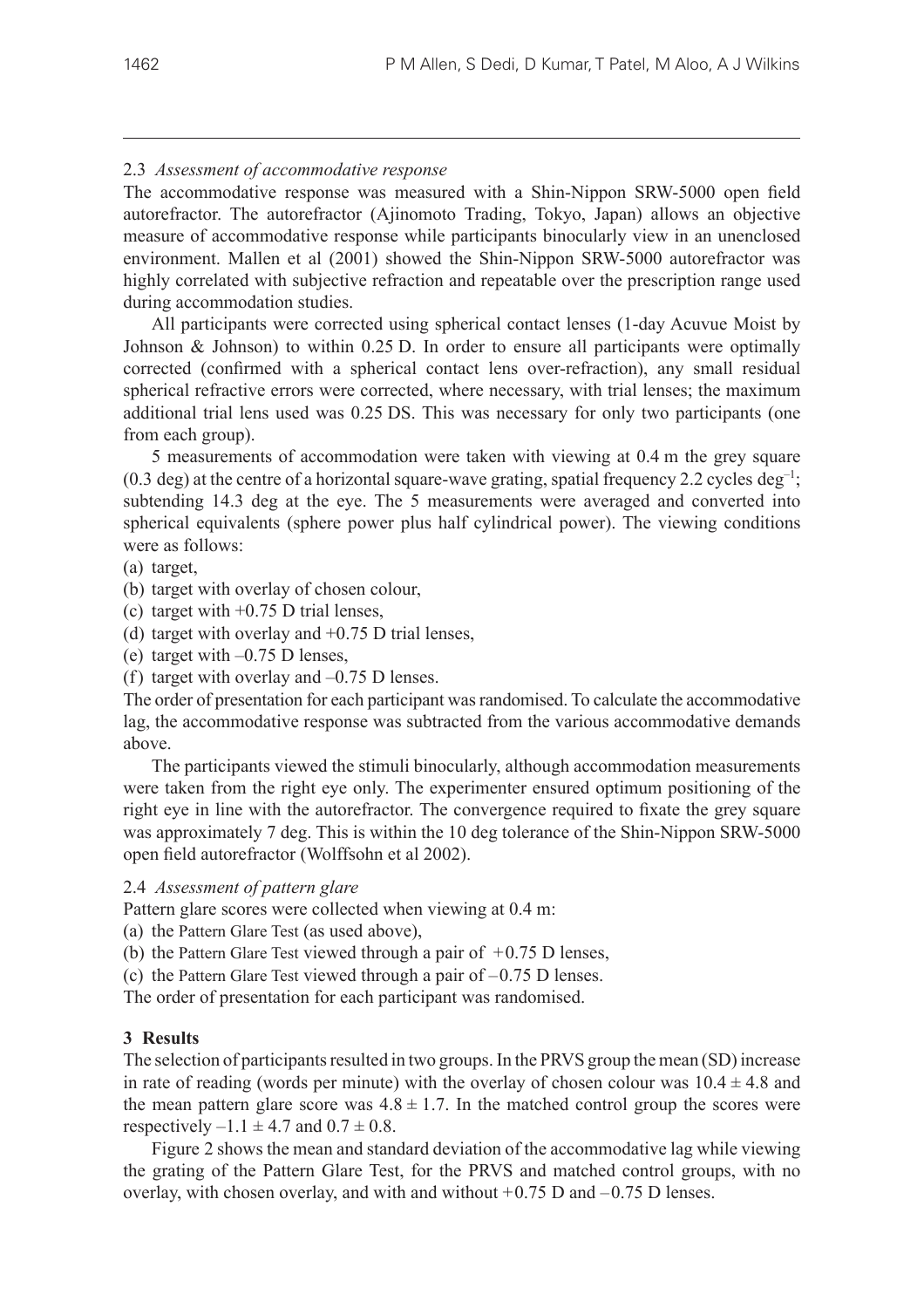

**Figure 2.** The mean accommodative lag while viewing the grating of the Pattern Glare Test, for the PRVS and matched control groups, with no overlay, with chosen overlay, and with and without + 0.75 D and – 0.75 D lenses. Error bars represent standard deviation.

## 3.1 *Effect of lenses*

A mixed repeated-measures ANOVA of the data obtained without lenses and with overlay as the within-subject factor and group as the between-subject factor revealed a significant main effect of the presence of an overlay  $(F_{1,34} = 34.62, p \le 0.0001)$  and a significant interaction term  $(F_{1,34} = 37.21, p \le 0.0001)$ . As expected from previous work (Allen et al 2010b), the accommodative lag was greater in the PRVS group. The interaction term occurred because, again as expected (Allen et al 2010b), the accommodative lag was significantly reduced with an overlay of chosen colour in the PRVS group  $(t_{17} = 6.97, p \le 0.0001)$  but not in the control group ( $t_{17} = 0.21$ ,  $p = 0.83$ ).

The above findings raise the possibility that the failure to observe an effect of the overlay on accommodative lag in the control group might be due, at least in part, to their lower habitual lag of accommodation. This possibility was explored by assessing the effect of the overlay when the accommodative lag in the control group was increased with negative lenses, which had the effect of increasing the lag. A repeated-measures ANOVA of the data for the control group with the presence of overlay and of negative lenses as separate factors revealed a significant main effect of the lenses ( $F_{1,17} = 11.7$ ,  $p = 0.003$ ), no significant effect of the overlay ( $F_{1,17} = 2.52$ ,  $p = 0.13$ ), and no interaction term ( $F_{1,17} = 2.86$ ,  $p = 0.11$ ). There therefore remained no effect of the overlay despite a significant effect of the negative lenses in increasing accommodative lag.

The addition of negative lenses may have reduced any effect of an overlay by taking the accommodative lag beyond the individuals' habitual limits. However, in the PRVS group, the overlay remained effective when the negative lenses increased the accommodative lag still further. This was demonstrated by a repeated-measures ANOVA of the data for the PRVS group with/without overlays and with/without negative lenses. There was a main effect of the negative lenses  $(F_{1,17} = 6.62, p = 0.02)$  and overlay  $(F_{1,17} = 30.72, p < 0.001)$ , and a significant interaction term  $(F_{1,17} = 13.88, p = 0.002)$ . The interaction could be attributed to a smaller difference between accommodative lags with and without the overlay when the negative lenses were worn  $(t_{17} = 3.72, p = 0.002)$ .

The PRVS group had a large accommodative lag. When the lag of accommodation was reduced by positive lenses there was no significant change in the lag with the addition of the overlay. This was confirmed by a repeated-measures ANOVA with presence/absence of overlay and positive lenses as factors, which revealed a significant effect of the lenses in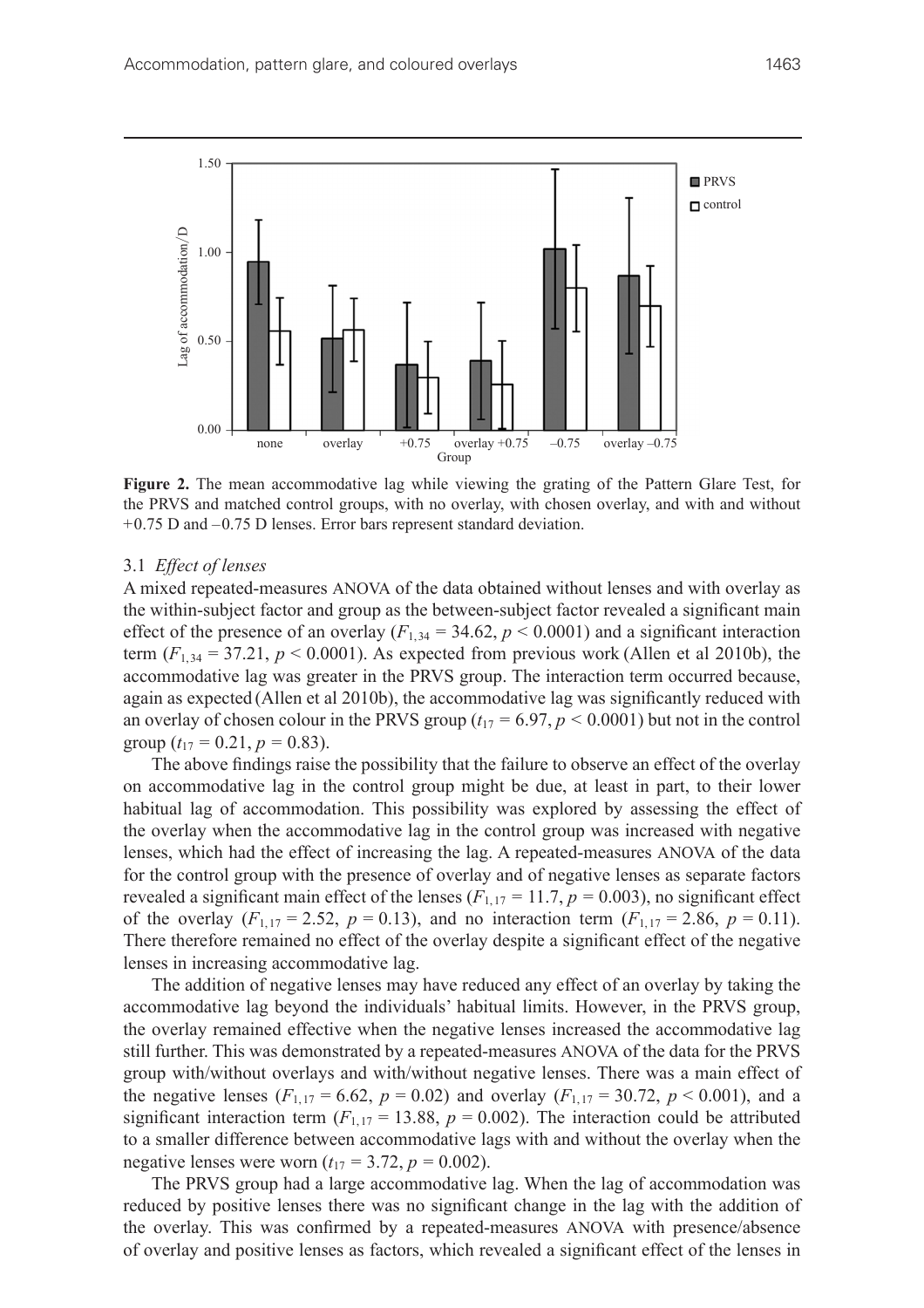reducing the accommodative lag ( $F_{1,17}$  = 23.85,  $p$  < 0.001), a significant effect of overlays  $(F_{1,17} = 23.51, p \le 0.001)$ , and a significant interaction term  $(F_{1,17} = 48.91, p \le 0.001)$ . The interaction was attributable to an effect of the overlay when no ( positive) lenses were worn  $(t_{17} = 6.97, p \le 0.001)$ , but not when the lenses were worn  $(t_{17} = 0.53, p = 0.60)$ .

## 3.2 *Pattern glare*

Table 2 shows the number of illusions on pattern 2 of the Pattern Glare Test, separately for the PRVS and matched control group and the three experimental conditions that did not involve a coloured filter.

**Table 2.** Number of illusions on pattern 2 of the Pattern Glare Test, shown separately for the PRVS and matched control group and the experimental conditions. The data are for trials on which no overlay was used. Numbers in parentheses are standard deviations.

| Group       | No lenses | Positive lenses | Negative lenses |
|-------------|-----------|-----------------|-----------------|
| <b>PRVS</b> | 4.8(1.7)  | 3.4(2.0)        | 2.9(1.9)        |
| Control     | 0.7(0.8)  | 0.7(1.0)        | 0.6(0.9)        |

A mixed repeated-measures ANOVA of the three lens conditions without the overlay showed the expected effect of group  $(F_{1,34} = 54.77, p \le 0.0001)$ , a significant main effect of lens condition ( $F_{2,68} = 10.12$ ,  $p < 0.0001$ ), and a significant interaction term ( $F_{2,68} = 8.10$ ,  $p = 0.0007$ ). The interaction term was explained by the fact that in the PRVS group there was a reduction in pattern glare with lenses of either power  $(t_{17} = 2.990, p = 0.01$ , positive lens;  $t_{17} = 3.99$ ,  $p < 0.001$ , negative lens), whereas there were no such effects in the control group. The reduction is possibly the result of demand characteristics: participants with symptoms expecting a lens to reduce them, and for this reason the effects of accommodative lag on pattern glare were studied with an ANOVA of the two lens conditions alone. This analysis showed a main effect of group  $(F_{1,34} = 27.58, p \le 0.001)$ , but no main effect of the power of lenses  $(F_{1,34} = 2.16, p = 0.15)$  and no significant interaction term  $(F_{1,34} = 1.31, p = 0.26)$ . Although both lenses reduced pattern glare, there was no effect of the sign of the lens power.

# **4 Discussion**

The PRVS group had larger lags of accommodation, and the chosen overlay reduced the lag, replicating our previous findings (Allen et al 2010b). There was no effect of the overlay on lag of accommodation in the control group, again as we previously found (Allen et al 2010b). Here we have shown that the absence of such an effect could not be attributed simply to the generally lower lags of accommodation in the control group because there remained no effect of overlays when the lags of accommodation were increased with negative lenses to levels that were similar to those in the PRVS group.

Because of the selection criteria, pattern glare scores were greater in the PRVS group than the controls. In both the control group and the PRVS group, pattern glare scores were unaffected by the sign of the power of the trial lenses. This finding suggests the possibility that symptoms of pattern glare are unrelated to accommodation in any systematic way, in accordance with previous work in which there was no difference in accommodative lag between a stressful and non-stressful target(Allen et al 2010b) and possibly because demand characteristics due to the presence of a lens were masking any effects. In future work, the use of lenses of zero power will clarify this issue. The aspects of accommodation and the sequence of events leading to a focussed image are complex, as they involve sensory, motor, neurological, anatomical, biomechanical, and perceptual components (Mordi and Ciuffreda 2004). Voluntary accommodation may represent a pre-programmed manoeuvre used in a variety of predictable situations to optimise performance (Ciuffreda and Kruger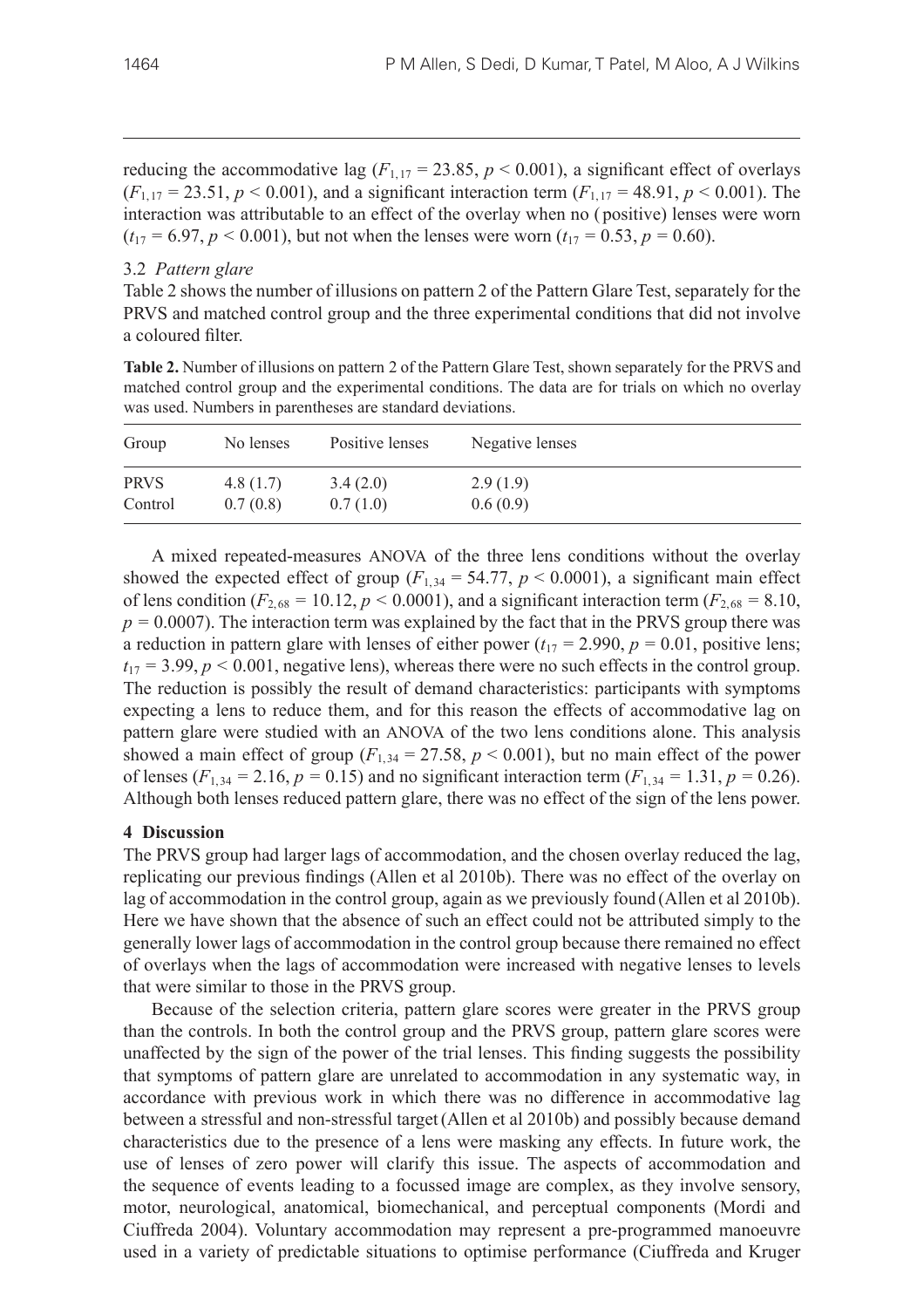1988). Provine and Enoch (1975) suggested that in some people voluntary accommodative effort provides an initial accommodative movement in the correct direction. If subjective experiences of pattern glare influence voluntary accommodative effort, then it is difficult to explain the above findings in terms of such effort.

The viewing conditions were binocular, so manipulation of accommodation will have been associated with changes of vergence. Nevertheless, the manipulation of accommodative lag using lenses increases and decreases the lag as expected, and does so in similar ways in both PRVS and control groups, though to a greater extent in the PRVS group, possibly because of their larger habitual lag. It is possible that participants could have attempted to exercise voluntary accommodation in an attempt to compensate for any induced heterophoria using accommodative vergence (Burian 1945).Alternatively, the demand characteristics of the trial lenses may have reduced the report of some of the pattern glare symptoms, masking the differences between lenses.

Evans (2001) noted controversy whether convergence insufficiency is a correlate of dyslexia. Convergence insufficiency is a prevalent condition and is encountered quite commonly in good and poor readers. Although only one study since 2001 has found a slightly more remote near point of convergence in a group of children with dyslexia than in a control group (Kapoula and Bucci 2007), we wanted to ensure it did not influence the accommodation findings in this study and so we matched the groups.

Longitudinal chromatic aberration (LCA) provides one possible explanation for any relationship between colour and accommodation. Chase et al (2007) reported psychophysical findings suggesting that, as L/M cone contrast sensitivity increased, reading performance decreased. Several studies have found that accommodative demand may be influenced by the L/M cone contrast ratio through the mechanism of LCA (Kruger et al 1995; Lee et al 1999; Stark et al 2002; Rucker and Kruger 2006). Chase et al (2007) proposed that selecting colours that reduce LCA-induced accommodative demand may be one way to improve focus and reduce symptoms. Such an explanation, however, would predict a benefit from coloured filters once the accommodative lag in the control group was increased to levels similar to those in the PRVS group, and that did not occur. It is possible that the choice of coloured filters by the control group might differ (and be more appropriate) when such a lag was present. Future studies will investigate LCA in relation to colour choice and accommodative lag.

The hypothesis of cortical hyperexcitability (Wilkins 1995) provides another explanation. If the text is found to be uncomfortable to readers who are susceptible to pattern glare because of cortical over-activation (Wilkins et al 1984), then blur would reduce such activation owing to reduction in the aversiveness as a consequence of contrast reduction, although any such reduction would be small. If colour reduces over-activation, then a reduced lag of accommodation may result (Allen et al 2010b).

When gratings are observed, the degrading effect of defocus blur on the contrast of the retinal image increases with the spatial frequency of the grating, although the exact contrast changes vary with changes in pupil diameter, wavelength, and ocular aberrations (Green and Campbell 1965; Charman and Jennings 1976; Charman 1979; Atchison et al 1998; Marcos et al 1999; Taylor et al 2009).

Charman and Tucker (1978) and Charman (1979) found accommodative accuracy was maintained or increased at high spatial frequencies whereas Owens (1980) found maximal accuracy of accommodation at  $3-5$  cycles deg<sup>-1</sup> with accuracy decreasing at higher and lower frequencies. Differences may be due to instructions (Stark and Atchison 1994). Charman and Tucker encouraged maximal use of voluntary accommodation, whereas Owen's participants were instructed to view naturally, as in the present study, relying mainly on reflex accommodation.

The present findings support previous work but indicate that symptoms of pattern glare are not strongly associated with accommodation.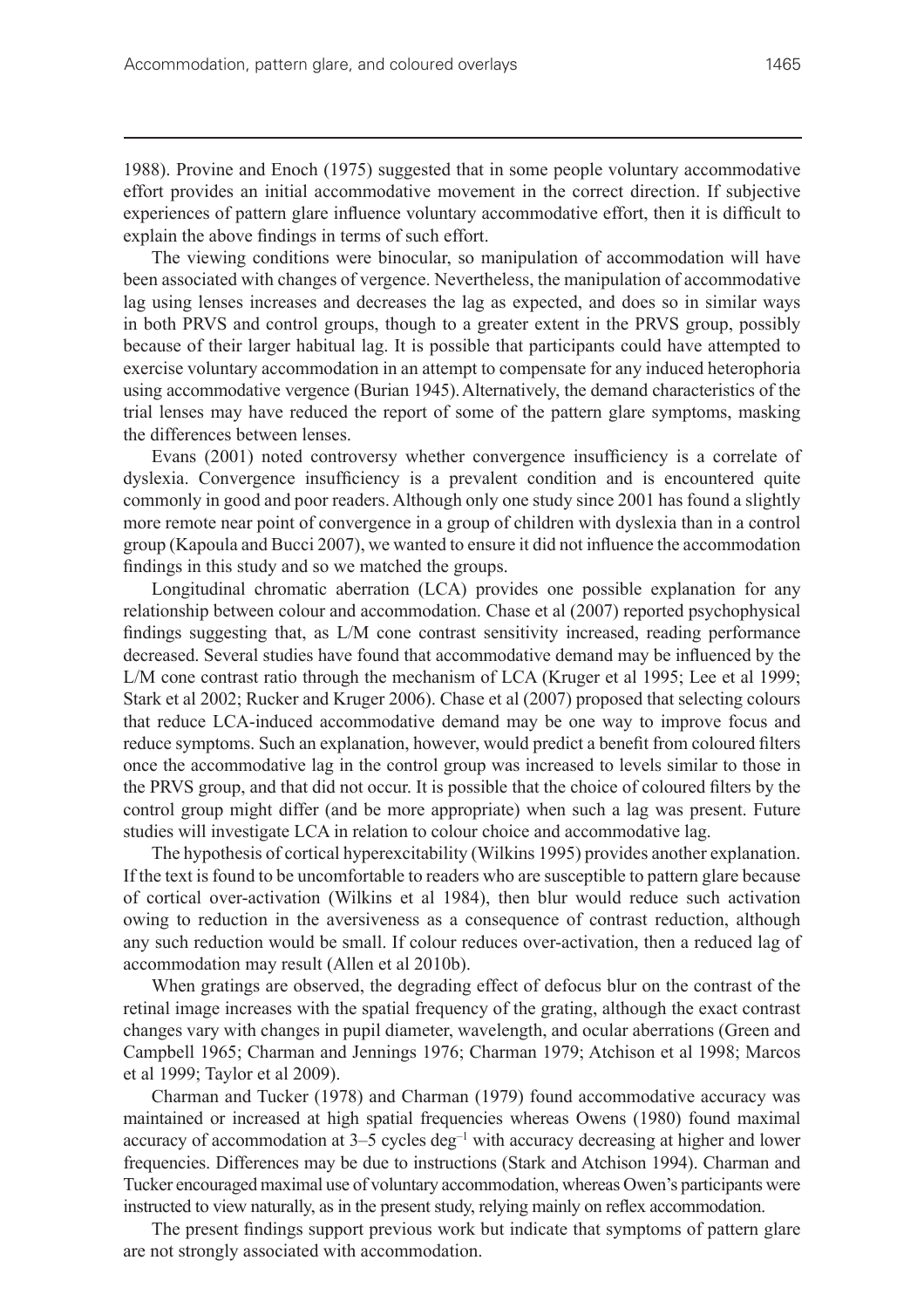#### **References**

Allen P M, Evans B J W, Wilkins A J, 2010a *Vision and Reading Difficulties* (London: Ten Alps)

- Allen P M, Hussain A, Usherwood C, Wilkins A J, 2010b "Pattern-related visual stress, chromaticity and accommodation" *Investigative Ophthalmology & Visual Science* **51** 6843–6849
- Allen P M, Radhakrishnan H, O'Leary D J, 2003 "Repeatability and validity of the PowerRefractor and the Nidek A R600-A in an adult population with healthy eyes" *Optometry and Vision Science* **80** 245–251
- Atchison D A, Charman W N, Woods R L, 1997 "Subjective depth-of-focus of the eye" *Optometry and Vision Science* **74** 511–520
- Atchison D A, Woods R L, Bradley A, 1998 "Predicting the effects of optical defocus on human contrast sensitivity" *Journal of the Optical Society of America* **15** 2536–2544
- Burian H M, 1945 "Intermittent (facultative) divergence strabismus. Its influence on visual acuity and the binocular activity" *American Journal of Ophthalmology* **28** 525–527
- Charman W N, 1979 "Effect of refractive error in visual tests with sinusoidal gratings" *British Journal of Physiological Optics* **33** 10–20
- Charman W N, Jennings J A, 1976 "The optical quality of the monochromatic retinal image as a function of focus*" British Journal of Physiological Optics* **31** 119–134
- Charman W N, Tucker J, 1978 "Accommodation as a function of object form" *American Journal of Optometry and Physiological Optics* **65** 84–92
- Chase C, Dougherty R F, Ray N, Fowler S, Stein J, 2007 "L/M speed matching ratio predicts reading in children" *Optometry & Vision Science* **84** 229–236
- Chase C, Tosha C, Borsting E, Ridder W H, 2009 "Visual discomfort and objective measures of static accommodation" *Optometry and Vision Science* **86** 883–889
- Ciuffreda K J, Kruger P B, 1988 "Dynamics of human voluntary accommodation" *American Journal of Optometry and Physiological Optics* **65** 365–370
- Ciuffreda K J, Scheiman M, Ong E, Rosenfield M, Solan H A, 1997 "Irlen lenses do not improve accommodative accuracy at near" *Optometry & Vision Science* **74** 298–302
- Evans B J W, 2001 *Dyslexia and Vision* (Chichester: John Wiley)
- Evans B J W, Stevenson S J, 2008 "The Pattern Glare Test: a review and determination of normative values" *Ophthalmic & Physiological Optics* **28** 295–309
- Green D G, Campbell F W, 1965 "Effect of defocus on the visual response to a sinusoidally modulated stimulus" *Journal of the Optical Society of America* **55** 1154–1157
- Harle D E, Shepherd A J, Evans B J W, 2006 "Visual stimuli are common triggers of migraine and are associated with pattern glare" *Headache* **46** 1431–1440
- Hollis J, Allen P M, 2006 "Screening for Meares–Irlen sensitivity in adults: Can assessment methods predict changes in reading speed?" *Ophthalmic & Physiological Optics* **26** 566–571
- Jeanes R, Busby A, Martin J, Lewis E, Stevenson N, Pointon D, Wilkins, A J, 1997 "Prolonged use of coloured overlays for classroom reading" *British Journal of Psychology* **88** 531–548
- Kapoula Z, Bucci M P, 2007 "Postural control in dyslexic and non-dyslexic children" *Journal of Neurology* **254** 1174–1183
- Karania R, Evans B J, 2006 "The Mallett Fixation Disparity Test: influence of test instructions & relationship with symptoms" *Ophthalmic & Physiological Optics* **26** 507–522
- Kruger P B, Mathews S, Aggarwala K R, Yager D, Kruger E S, 1995 "Accommodation responds to changing contrast of long, middle and short spectral-waveband components of the retinal image" *Vision Research* **35** 2415–2429
- Lee J H, Stark L R, Cohen S, Kruger P B, 1999 "Accommodation to static chromatic simulations of blurred retinal images" *Ophthalmic & Physiological Optics* **19** 223–235
- Mallen E A, Wolffsohn J S, Gilmartin B, Tsujimura S, 2001 "Clinical evaluation of the Shin-Nippon SRW-5000 autorefractor in adults" *Ophthalmic & Physiological Optics* **21** 101–107
- Marcos S, Moreno E, Navarro R, 1999 "The depth-of-field of the human eye from objective and subjective measurements" *Vision Research* **39** 2039–2049
- Mordi J A, Ciuffreda K J, 2004 "Dynamic aspects of accommodation: age and presbyopia" *Vision Research* **44** 591–601